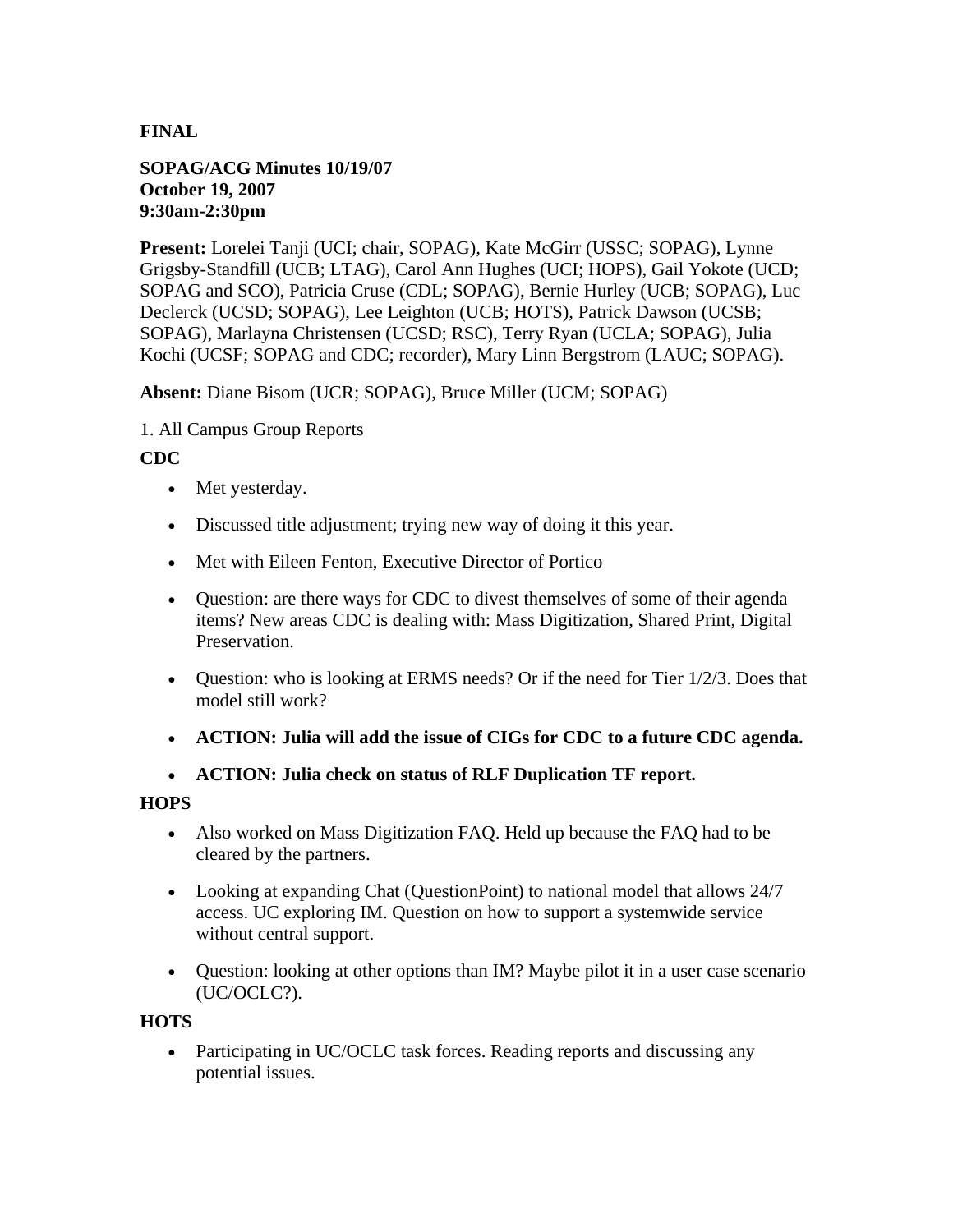- Discussing reclamation projects and other issues about cataloging in OCLC, OCLC records, etc. Davis has done partial project. Berkeley, Riverside, and UCLA have one in progress. Are resources available? Available staff and appropriate expertise?
- **ACTION: Terry and Luc will schedule a working meeting with the UC/OCLC Imp team and HOTS and HOPS (Separately? Together?).**

## **LTAG**

- Conference call 11/9. Looking how to move forward. How to be more proactive.
- ISSUE: need to add tracking the UC/OCLC project. Issues of authentication will arise.
- Question: Perhaps HOPS and LTAG could work together on some of the Big 3 initiatives. Both services and technology issues.
- Question: has technology spread out across organization? Is the composition of the group right? Who is looking at emerging technologies? Need to look at collaborative opportunities. Need to get the collaboration aspect back into LTAG.
- ISSUE: CDL needs help with determining what needs are for digital object content management system. What is low hanging fruit?
- **ACTION: Lynne will add goals about tracking the UC/OCLC project, HOPS initiatives, and advising CDL about digital object content management systems.**
- **ACTION: Lynne to go back to LTAG and have them look at the composition of the group. Consider if Common Interest Groups would help problem of diverse membership.**

### **RSC**

- Met yesterday.
- Added objective: investigate better method of collecting and sharing information, especially around policies.
- Added objective: Monitor and evaluate developments from Rethinking Resource Sharing group
- Added objective: monitor UC/OCLC developments
- Concerned about project management how things are decided upon, implemented, and communicated. What is the definition of "completion"?
- **ACTION: Marlayna work with Gail Y. to write up ISO peer-to-peer policy issues for SOPAG discussion.**

**SCO**

• Conference call next week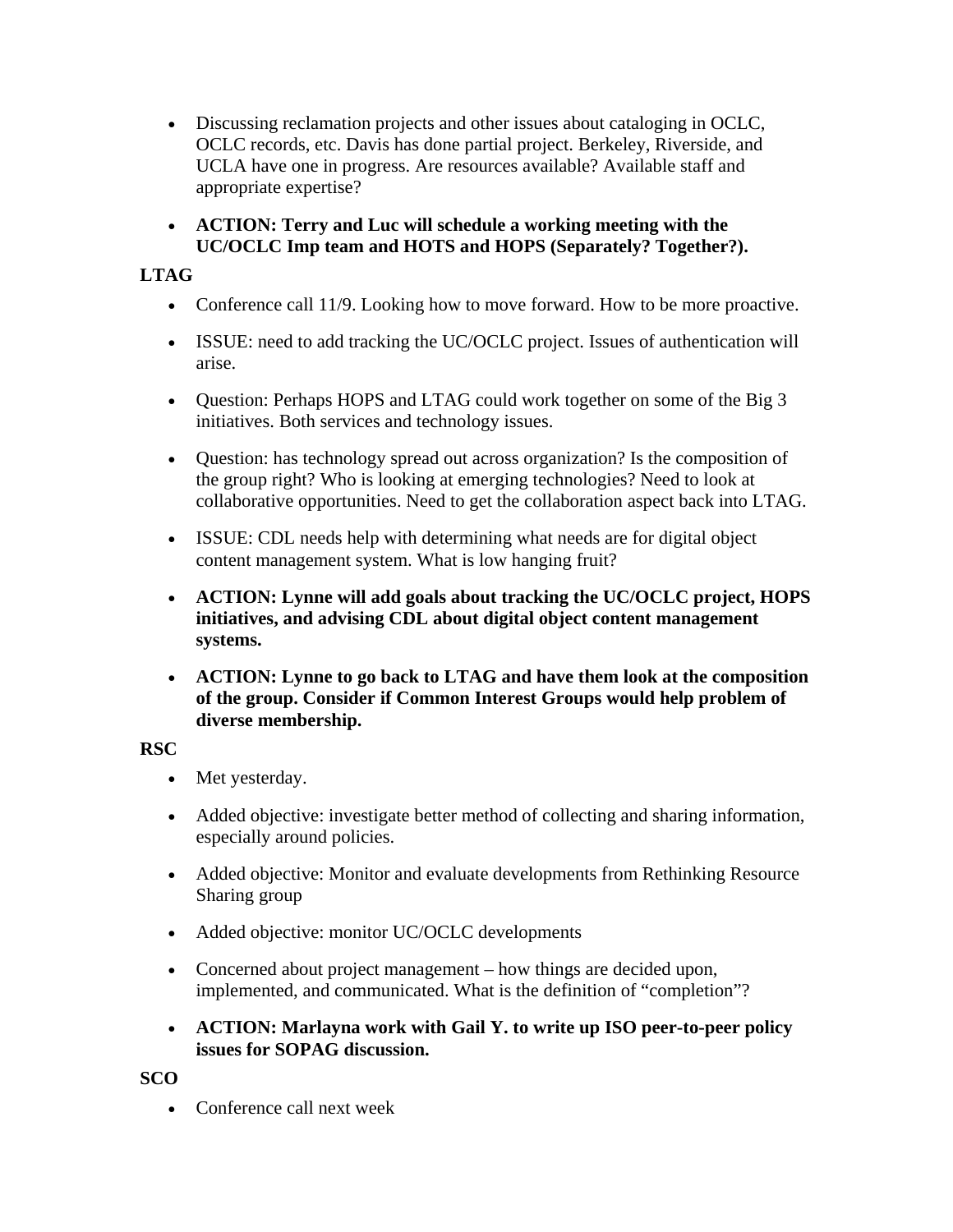- Joint CDC/SCO TF on criteria for investing in scholarly communication models.
- Unknown the role of the Office of Scholarly Communication.
- **ACTION: Gail/Brad and Julia discuss if it makes sense for SCO to become a CDC CIG.**

### 2. Broad Topics for SOPAG/ACG Discussion

2.1. The "state" of the All Campus Group websites, where the combined group can explore possible other models, or other platforms that might streamline the process, so ACG presence can be current.

Need ways of sharing documents and voice. Need something more centralized so don't have different methods, etc. for every ACG. Would be good to have centralized calendars so it's easy to tell when all the groups are meeting – would help communication.

## **ACTION: Lorelei add this item to a future SOPAG agenda.**

2.2. What are some of the broad issues impacting the UC Libraries that impact multiple ACGs and SOPAG? Are there future ACG goals that cross-over in other ACG areas that would benefit from collaboration and consultation?

#### **ACTION: ACG chairs send broad issues that require ACG collaboration on listserv.**

## **ACTION: Lorelei use ACG listserv to keep chairs updated on ETD project.**

2.3. Discuss how to improve collaboration, cross-communication and cross-fertilization between ACGs and SOPAG, and also the CIGs. Examples: ACG listserv, joint ACG meetings, etc.

What is role of the SOPAG rep to the ACG? It is helpful to have SOPAG rep attend meetings but too hard to schedule around their schedules.

# **ACTION: Lorelei add role of SOPAG liason to future SOPAG agenda.**

### **ACTION: ACG chairs use listserv to share minutes and any projects that have potential implications for other groups.**

### **ACTION: ACG chairs will read each other minutes.**

2.4. Review & discuss SOPAG's Collaborative Principles document and RACI chart (Kate & Bernie)

Needed more planning and communication in collaborative projects. 5 areas that needed to be dealt with both systemwide and on the campuses.

- Project management
- Training plans
- Communications plan (all right people at the right levels know what's going on)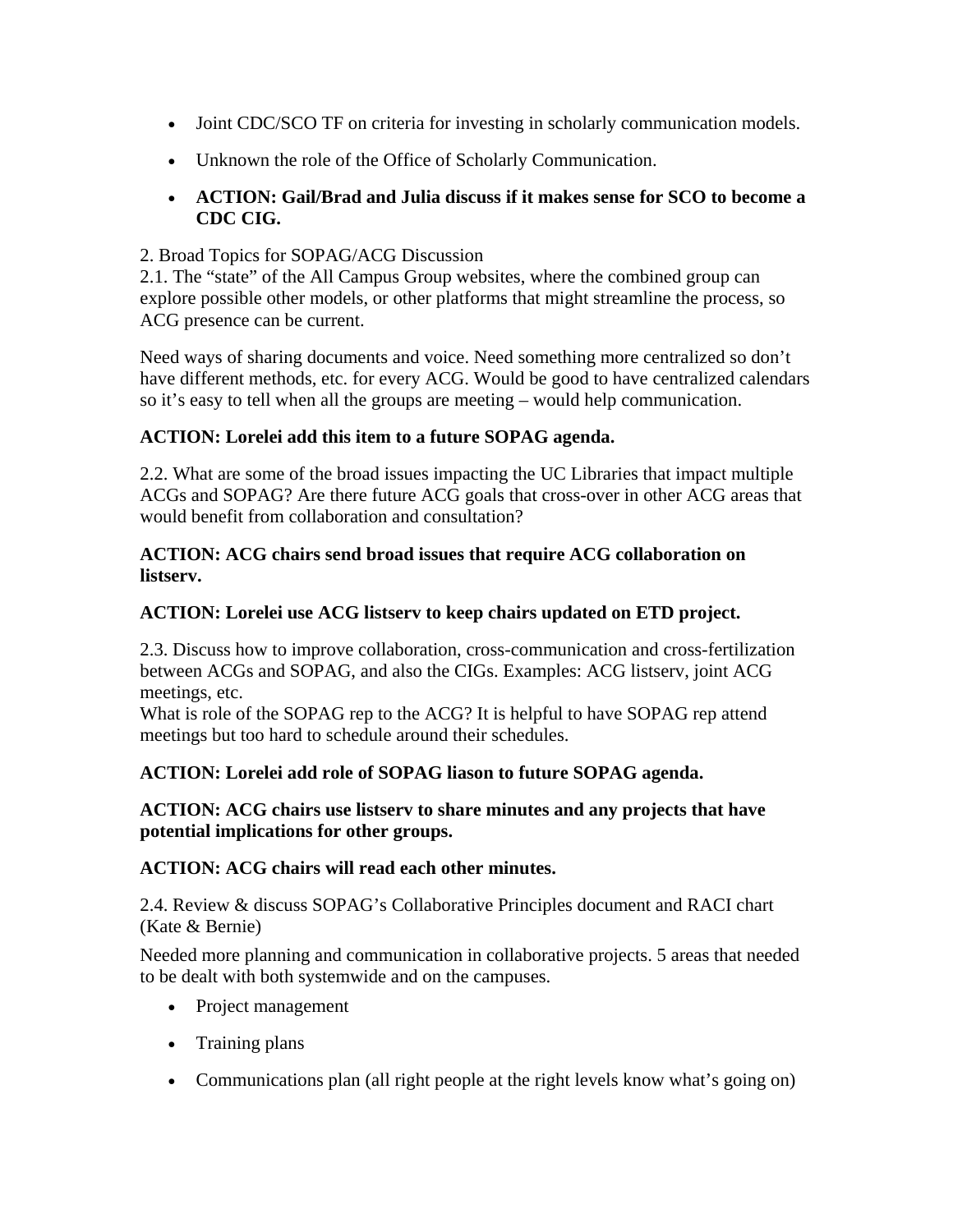- Assessment plan (know if achieving goals set out from the beginning; built in from the start)
- Advocacy (if campus signed on, then need to have appropriate support)

Sugggestions to revise documents:

- develop another chart with RACI as columns heading
- write a narrative preface to the process, emphasize rapid development
- reorder chart in general order of project development
- put RACI responsibilities in different colors
- change numbers to letters in chart and put note that they're not in chronological order

### **ACTION: Kate and Bernie revise document taking into consideration comments from discussion.**

**ACTION: Terry will share documents with UC/OCLC Implementation Team and see if there are elements that they can utilize.**

**ACTION: Kate will send Word documents of original documents to ACG chairs.**

**ACTION: ACG chairs will share documents to their groups and funnel feedback to SOPAG by Nov. 2nd (use Word documents for extensive changes).**

# **ACTION: Lorelei will add this to the UL/SOPAG joint meeting agenda.**

3. Bibliographic Services Task Force (Terry) 3.1 UC/OCLC Update (Ryan)

Project coming to end of the first phase, of analysis and design. Some of the communication and planning processes may change for next phase, when we develop more concrete action plans and timelines. These plans should give people a better mental model of the project.

Biggest development work is getting UC systems to integrate with OCLC. The Executive Team set the target date based on an analysis of how long it will take to do the integration in a sustainable way. As a basic principle, they did not want UC or OCLC to develop jury-rigged solutions just to get the project up in time. Decided to release pilot in April without Request; Request will be added in June. First couple of months will focus on access and discovery methods, so very important to have users available. After Request is released, can test delivery methods.

Next steps:

- convey knowledge with all the information sharing
- in person meetings with OCLC next week to finalize several issues: 1. OCLC symbols and how they related to campus view. Will allow multiple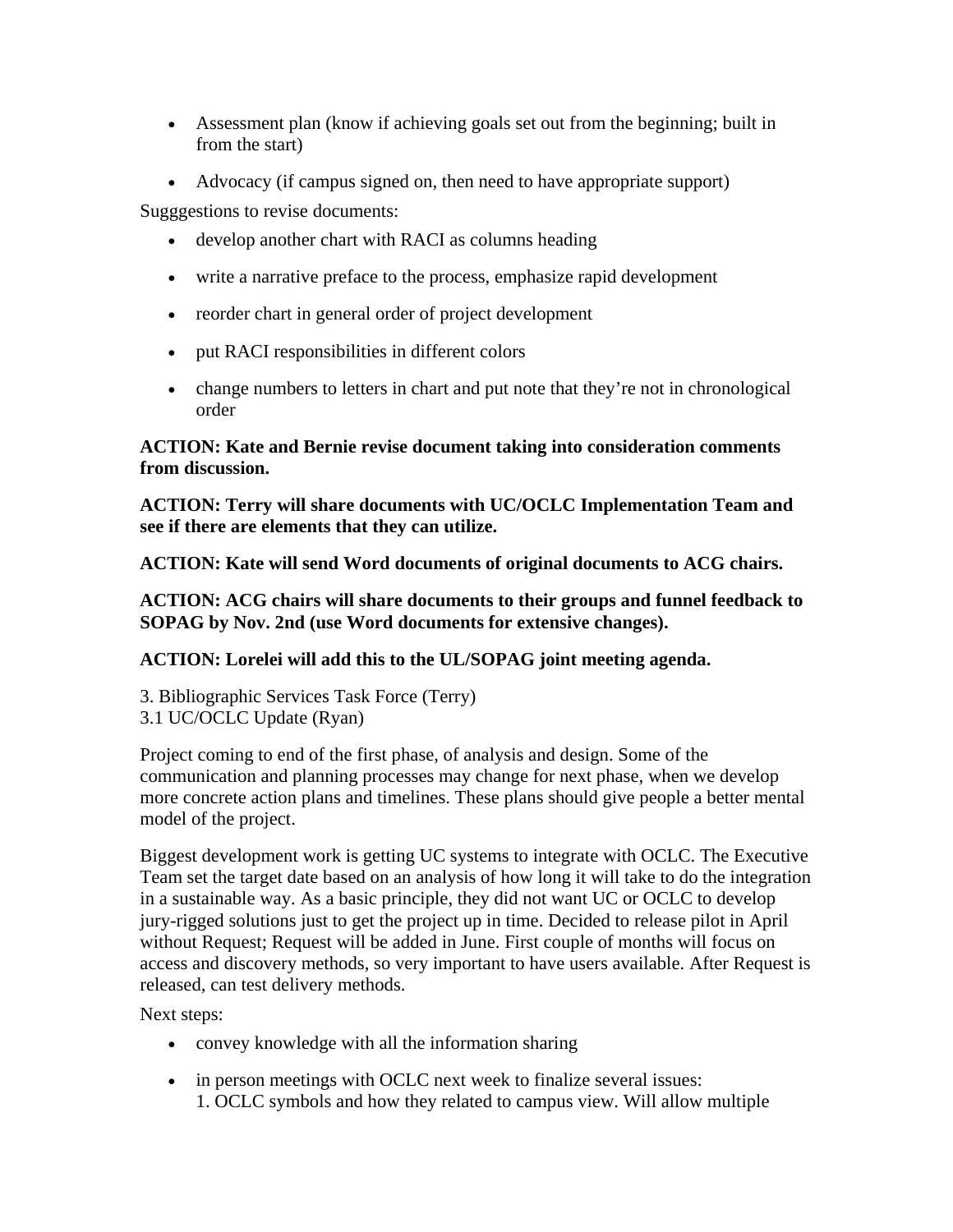symbols appear as part of a local view but can only point to one ILS per campus for the pilot.

2. Request, especially how serials are handled.

3. Z39.50 integration with local systems for local information. Expected won't use Z39.50 for production except for dynamic data such as circ status; for more stable data, would use OCLC Local Holding Records.

4. Berkeley and their unique issues, including Gladis development needed.

New Task Forces:

- Help and end user support (just appointed)
- End user communication/publicity (pending)
- End user assessment (being planned)
- 4. Digital Library Workshop Update (Luc)

Pull back a bit. Have a one day meeting with 1 designate from campuses and a SOPAG or DLSAG rep from campuses (no more than 2 participants from each campus). Agenda will be approximately the same as previously presented.

#### **ACTION: Workshop committee members (Luc, Trisha, Julia, Bernie) revise workshop proposal to reflect it is being funded by CDL and to reflect any other changes. Share with SOPAG one last time. Lorelei will add to UL/SOPAG joint meeting agenda.**

5. SOPAG memo on HOPS/SOPAG Workshop (Patrick)

SOPAG decided that the 3 items they would forward to the ULs are #1, #2 and #4 with #5 included as an overarching initiative.

### **ACTION: Lorelei will revise draft memo based on discussion.**

### **ACTION: Lorelei will add to UL/SOPAG joint meeting agenda.**

6. e-dissertations (Trisha)

CDL working with UCSD on preserving ETDs. Cruse proposed a SOPAG TF to think through policy and workflow issues. Also need to consider cataloging issues.

#### **ACTION: SOPAG send most important issues for our campus that we need to have the task force focus on to the listserv by October 24th.**

**ACTION: Trisha and Lorelei will draft a charge for the SOPAG TF to discuss on the listserv.**

**ACTION: Lorelei will add this to UL/SOPAG joint meeting agenda.**

### **ACTION: SOPAG think about potential members.**

7. Basecamp (Kate & Lorelei)